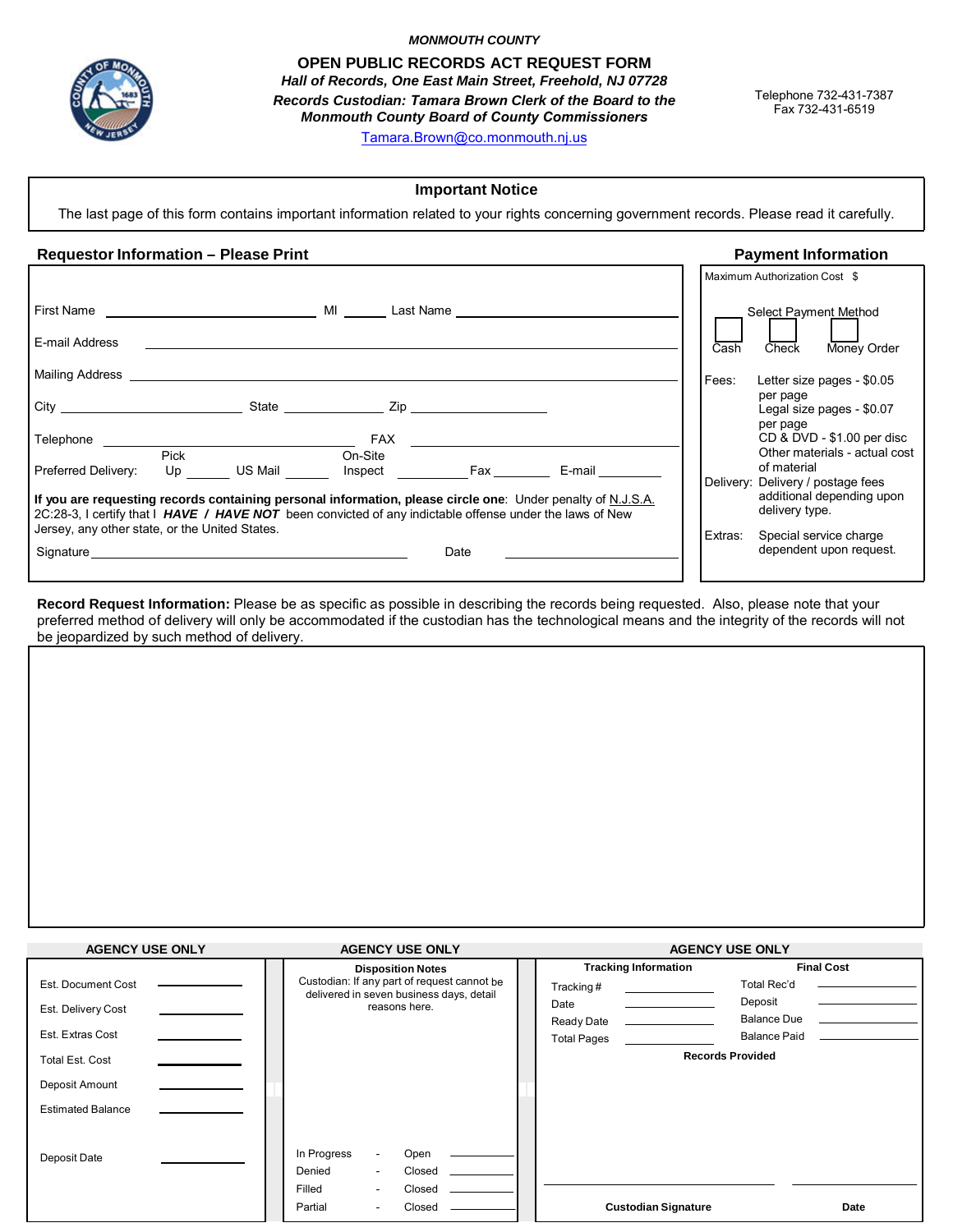# **DEPOSITS**

The custodian may require a deposit against costs for reproducing documents sought through an anonymous request whenever the custodian anticipates that the documents requested will cost in excess of \$5 to reproduce.

Where a special service charge is warranted under OPRA, that amount will be communicated to you as required under the statute. You have the opportunity to review and object to the charge prior to it being incurred. If, however, you approve of the fact and amou nt of the special service charge, you may be required to pay a deposit or pay in full prior to reproduction of the documents.

# **YOUR REQUEST FOR RECORDS IS DENIED FOR THE FOLLOWING REASON(S):**

(To be completed by the Custodian of Records – check the box of the numbered exemption(s) as they apply to the records requested. If multiple records are requested, be specific as to which exemption(s) apply to each record. **Response is due to requestor as soon as possible, but no later than seven business days**.)

|        | N.J.S.A. 47:1A-1.1                                                                                                                                              |
|--------|-----------------------------------------------------------------------------------------------------------------------------------------------------------------|
|        | Inter-agency or intra-agency advisory, consultative or deliberative material                                                                                    |
|        | Legislative records                                                                                                                                             |
|        | Law enforcement records:                                                                                                                                        |
|        | Medical examiner photos                                                                                                                                         |
|        | Criminal investigatory records (however, N.J.S.A. 47:1A-3.b. lists specific criminal investigatory information which must be                                    |
|        | disclosed)                                                                                                                                                      |
|        | $\Box$ Victims' records                                                                                                                                         |
|        | Trade secrets and proprietary commercial or financial information                                                                                               |
| ш      | Any record within the attorney-client privilege                                                                                                                 |
|        | Administrative or technical information regarding computer hardware, software and networks which, if disclosed would jeopardize                                 |
|        | computer security                                                                                                                                               |
|        | Emergency or security information or procedures for any buildings or facility which, if disclosed, would jeopardize security of the                             |
|        | building or facility or persons therein                                                                                                                         |
|        | □ Security measures and surveillance techniques which, if disclosed, would create a risk to the safety or persons, property, electronic<br>data or software     |
|        | Information which, if disclosed, would give an advantage to competitors or bidders                                                                              |
|        | Information generated by or on behalf of public employers or public employees in connection with:                                                               |
|        | Any sexual harassment complaint filed with a public employer                                                                                                    |
|        | Any grievance filed by or against an employee                                                                                                                   |
|        | Collective negotiations documents and statements of strategy or negotiating                                                                                     |
|        | Information that is a communication between a public agency and its insurance carrier, administrative service organization or risk                              |
|        | management office                                                                                                                                               |
|        | Information that is to be kept confidential pursuant to court order                                                                                             |
| П      | Certificate of honorable discharge issued by the United States government (Form DD-214) filed with a public agency                                              |
| $\Box$ | Social security numbers                                                                                                                                         |
|        | Credit card numbers                                                                                                                                             |
| Ō      | Unlisted telephone numbers                                                                                                                                      |
| $\Box$ | Drivers' license numbers                                                                                                                                        |
|        | Certain records of higher education institutions:                                                                                                               |
|        | Research records                                                                                                                                                |
|        | Questions or scores for exam for employment or academics                                                                                                        |
|        | Charitable contribution information                                                                                                                             |
|        | Rare book collections gifted for limited access                                                                                                                 |
|        | Admission applications<br>Student records, grievances or disciplinary proceedings revealing a students' identification                                          |
|        | Biotechnology trade secrets N.J.S.A. 47:1A-1.2                                                                                                                  |
| Г      | Convicts requesting their victims' records N.J.S.A. 47:1A-2.2                                                                                                   |
| $\Box$ | Ongoing investigations of non-law enforcement agencies (must prove disclosure is inimical to the public interest) N.J.S.A. 47:1A-3.a.                           |
| $\Box$ | Public defender records N.J.S.A. 47:1A-5.k.                                                                                                                     |
|        | Upholds exemptions contained in other State or federal statutes and regulations, Executive Orders, Rules of Court, and privileges                               |
|        | created by State Constitution, statute, court rule or judicial case law N.J.S.A. 47:1A-9                                                                        |
|        | Personnel and pension records (however, the following information must be disclosed:                                                                            |
|        | An individual's name, title, position, salary, payroll record, length of service, date of separation and the reason for such                                    |
|        | separation, and the amount and type of any pension received                                                                                                     |
|        | When required to be disclosed by another law, when disclosure is essential to the performance of official duties of a person<br>٠                               |
|        | duly authorized by this State or the US, or when authorized by an individual in interest                                                                        |
|        | Data contained in information which disclose conformity with specific experiential, educational or medical qualifications<br>٠                                  |
|        | required for government employment or for receipt of a public pension, but not including any detailed medical or<br>psychological information N.J.S.A. 47:1A-10 |
|        |                                                                                                                                                                 |
|        | <b>NISA 47-1A-1</b>                                                                                                                                             |

#### **N.J.S.A. 47:1A-1**

□ "a public agency has a responsibility and an obligation to safeguard from public access a citizen's personal information with which it has been entrusted when disclosure thereof would violate the citizen's reasonable expectation of privacy."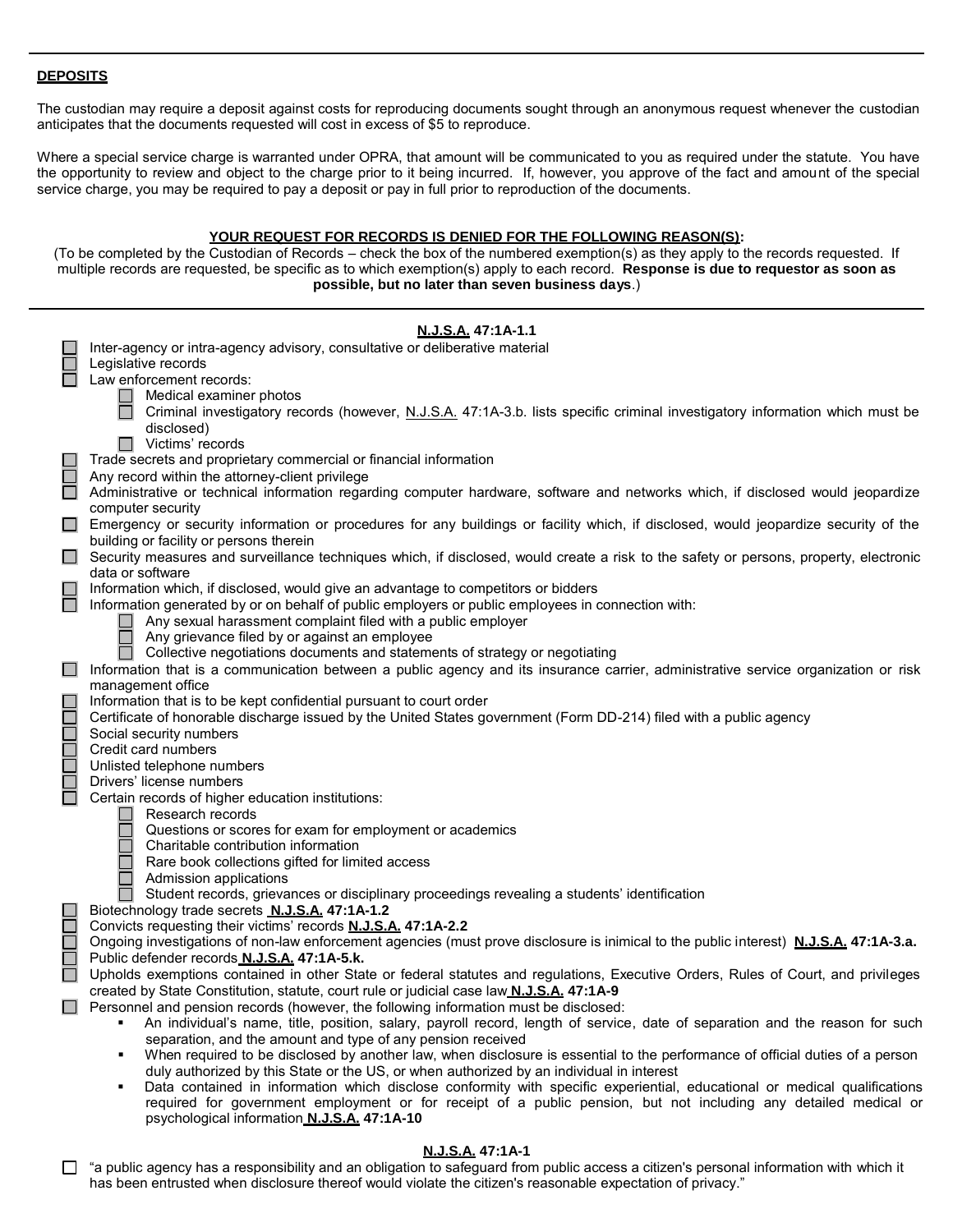Burnett v. County of Bergen, 198 N.J. 408 (2009). Without ambiguity, the court held that the privacy provision "is neither a preface nor a preamble." Rather, "the very language expressed in the privacy clause reveals its substantive nature; it does not offer reasons why OPRA was adopted, as preambles typically do; instead, it focuses on the law's implementation." "Specifically, it imposes an obligation on public agencies to protect against disclosure of personal information which would run contrary to reasonable priva cy interests."

# **Executive Order No. 21 (McGreevey 2002)**

- $\Box$ Records where inspection, examination or copying would substantially interfere with the State's ability to protect and defend the State and its citizens against acts of sabotage or terrorism, or which, if disclosed, would materially increase the risk or consequences of potential acts of sabotage or terrorism.
- $\Box$ Records exempted from disclosure by State agencies' proposed rules.

# **Executive Order No. 26 (McGreevey 2002)**

- Certain records maintained by the Office of the Governor
- Resumes, applications for employment or other information concerning job applicants while a recruitment search is ongoing
- Records of complaints and investigations undertaken pursuant to the Model Procedures for Internal Complaints Alleging Discrimination, Harassment or Hostile Environments
- Information relating to medical, psychiatric or psychological history, diagnosis, treatment or evaluation
- Information in a personal income or other tax return
- $\Box$  Information describing a natural person's finances, income, assets, liabilities, net worth, bank balances, financial history or activities, or creditworthiness, except as otherwise required by law to be disclosed
- $\Box$  Test questions, scoring keys and other examination data pertaining to the administration of an examination for public employment or licensing
- Records in the possession of another department (including NJ Office of Information Technology or State Archives) when those records are made confidential by regulation or EO 9.

### **Other Exemption(s) contained in a State statute, resolution of either or both Houses of the Legislature, regulation, Executive Order, Rules of Court, any federal law, federal regulation or federal order pursuant to N.J.S.A. 47:1A-9.a.**

(Please provide detailed information regarding the exemption from disclosure for which you are relying to deny access to gove rnment records. If multiple records are requested, be specific as to which exemption(s) apply to each record.)

# **REQUEST FOR RECORDS UNDER THE COMMON LAW**

If, in addition to requesting records under OPRA, you are also requesting the government records under the common law, please check the box below.

A public record under the common law is one required by law to be kept, or necessary to be kept in the discharge of a duty imposed by law, or directed by law to serve as a memorial and evidence of something written, said, or done, or a written memorial made by a public officer authorized to perform that function, or a writing filed in a public office. The elements essential to constitute a public record are that it be a written memorial, that it be made by a public officer, and that the officer be authorized by law to make it.

□ Yes, I am also requesting the documents under common law.

If the information requested is a "public record" under common law and the requestor has a legally recognized interest in the subject matter contained in the material, then the material must be disclosed if the individual's right of access outweighs the State's interest in preventing disclosure.

Please set forth your interest in the subject matter contained in the requested material:

*Note that any challenge to a denial of a request for records under the common law cannot be made to the Government Records Council, as the Government Records Council only has jurisdiction to adjudicate challenges to denials of OPRA requests. A challenge to the denial of access under the common law can be made by filing an action in Superior Court.*